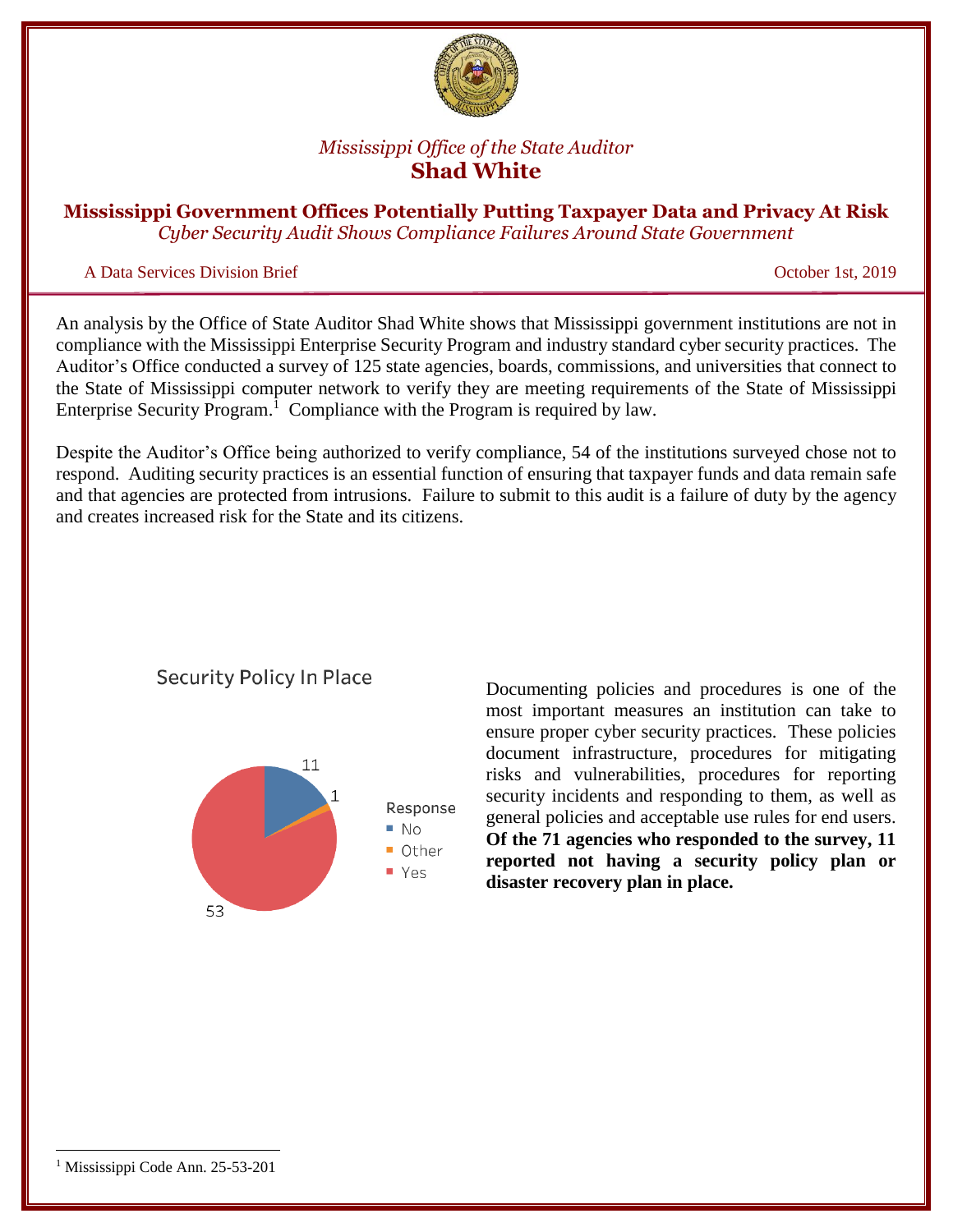State institutions are required by law to have a third party perform a Security Risk Assessment at least once every three years. A third party assessment is essential for identifying areas of weakness within an institution's cyber security posture in order to mitigate these risks and prevent future security incidents. **In the survey, 22 agencies indicated they have not had an assessment done, leaving them vulnerable to hacking and out of compliance with state law.**

## **Conducted Security Risk Assessment in** Last 3 Years



#### Sensitive Information Encrypted

The State of Mississippi creates, stores, and maintains a wealth of sensitive information. Health data, tax data, student data, and any number of personally identifiable data are examples of sensitive information. It is critical that sensitive information is encrypted when stored or transmitted. Proper encryption helps prevent unauthorized access of data even in the event of an intrusion. Furthermore, federal guidelines require that certain data be encrypted. **Of all survey respondents, 38% of agencies reported not encrypting sensitive information, thus putting data at high risk.**